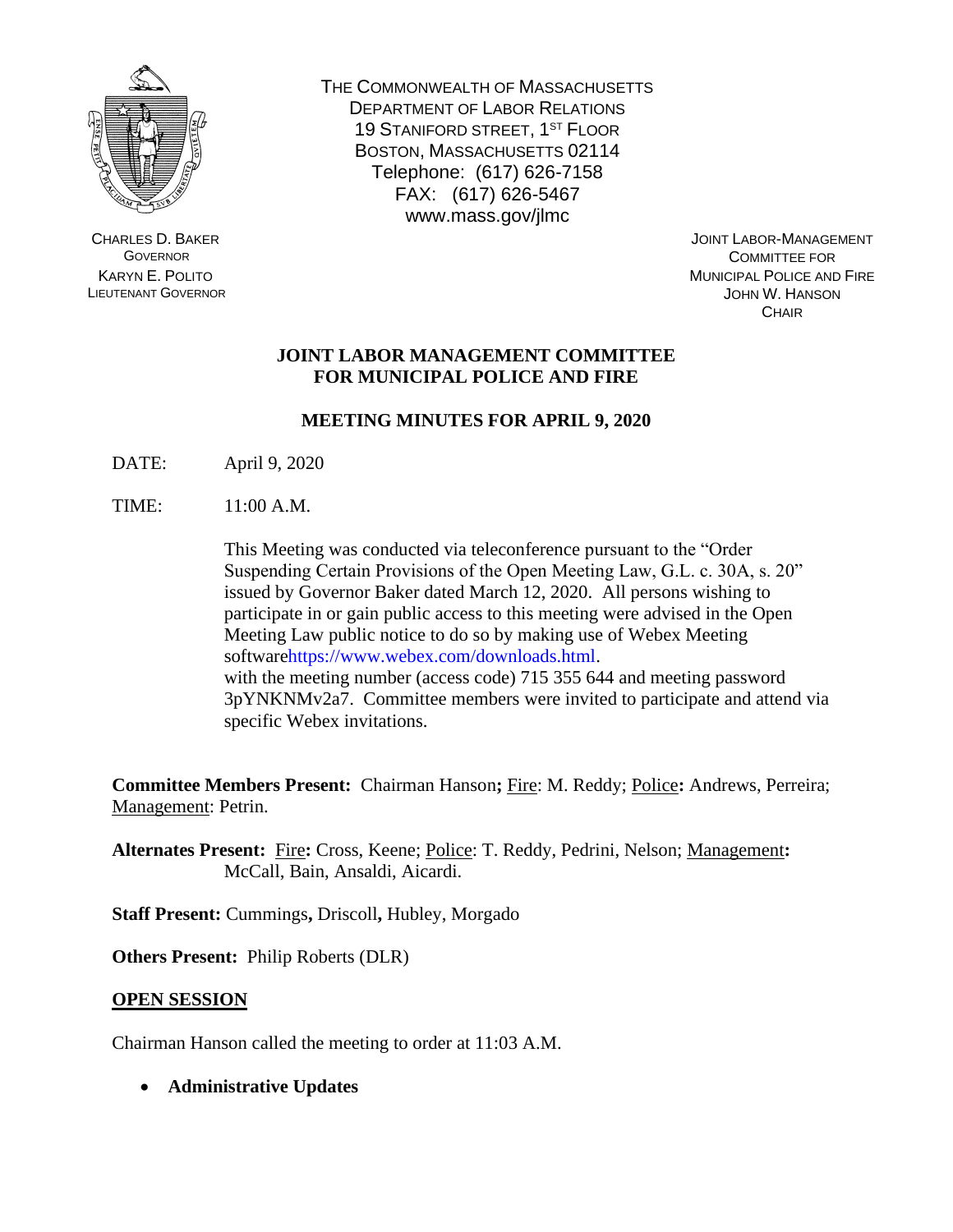## Meeting Minutes:

Minutes for Full Committee Meetings on February 27, 2020 & March 26, 2020.

## **Motion by Cross, second by Petrin: to accept the minutes for full Committee meetings on February 27, 2020 nd March 26, 2020.**

#### **The Motion passed unanimously.**

## • **Chairman's Report**

Chairman Hanson discussed the use of teleconferencing via Webex for committee meetings and mediation sessions.

#### • **Petition, Jurisdiction, Awaiting Funding List (AFL) and Other Cases:**

| <b>Case Number</b> | <b>Organization</b> | Mediator/Sr. Staff Topic/Vote/Action |  |
|--------------------|---------------------|--------------------------------------|--|
|--------------------|---------------------|--------------------------------------|--|

**1.** 18-6538 Lawrence Patrol DC,GD Arbitration

Mr. Andrews left the teleconference and took no part in the discussion of this case.

Mr. Hanson and Mr. Cummings briefed the Committee.

**Motion by T. Reddy, second by Bain: to find that in the matter of the Lawrence Patrolmen's Association and the City of Lawrence – JLM-18-6538, there is an apparent exhaustion of the processes of collective bargaining which constitutes a potential threat to public welfare and that the Committee vote to send this case to arbitration by a tripartite panel consisting of Michael Perreira (Labor) and Dean Mazzarella (Management) and/or other Committee members and/or senior staff that may be substituted as necessary by the respective Labor and/or Management Chairs pursuant to the rules, policies, and procedures of the Committee, and any other applicable provisions of law, and a neutral selected in accordance with the Committee's rules, policies and procedures, on an issue by issue basis, with said issues having been identified at the April 3, 2020, hearing held pursuant to Section 1, Subsection 3(a), of Chapter 589 of the Acts of 1987.** 

**The Motion passed unanimously.**

2. 19-7774 Avon Fire JOEH,GD Jurisdiction

Mr. Hubley and Mr. Driscoll briefed the Committee.

**Motion by Cross, second by McCall: to take jurisdiction in the case of Avon Firefighters Association, Local 3857 and the Town of Avon, JLM-19-7774.**